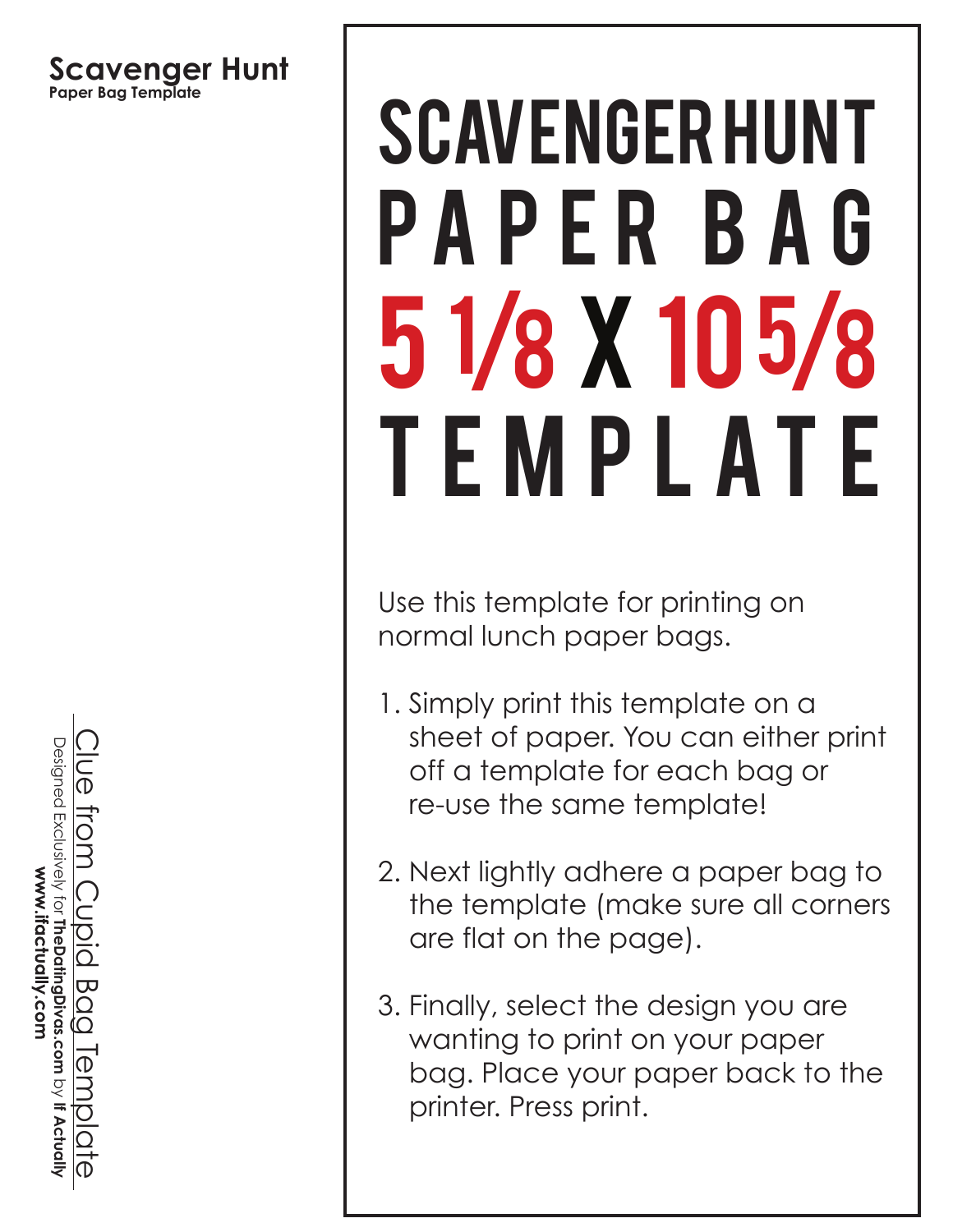**Scavenger Hunt Paper Bag Design**



Designed Exclusively for **TheDatingDivas.com** by **If Actually**<br>WWW.**ifactually.com** Designed Exclusively for Clue from Cupid Bag Design Clue from Cupid Bag Design **TheDatingDivas.com If Actually**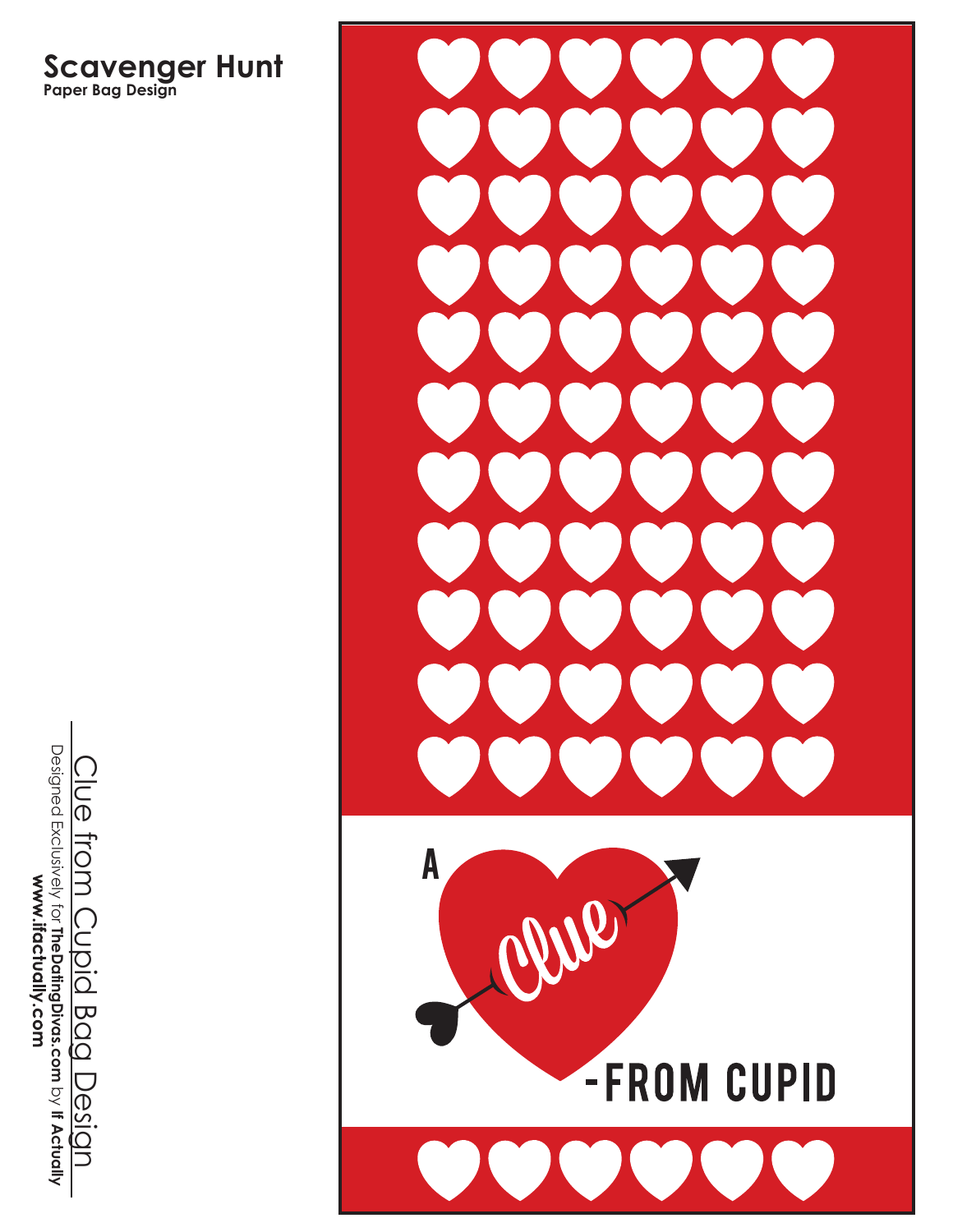#### **Cupid Clue Cards**



Designed Exclusively for **TheDatingDivas.com** by **If Actually** www.ifactually.com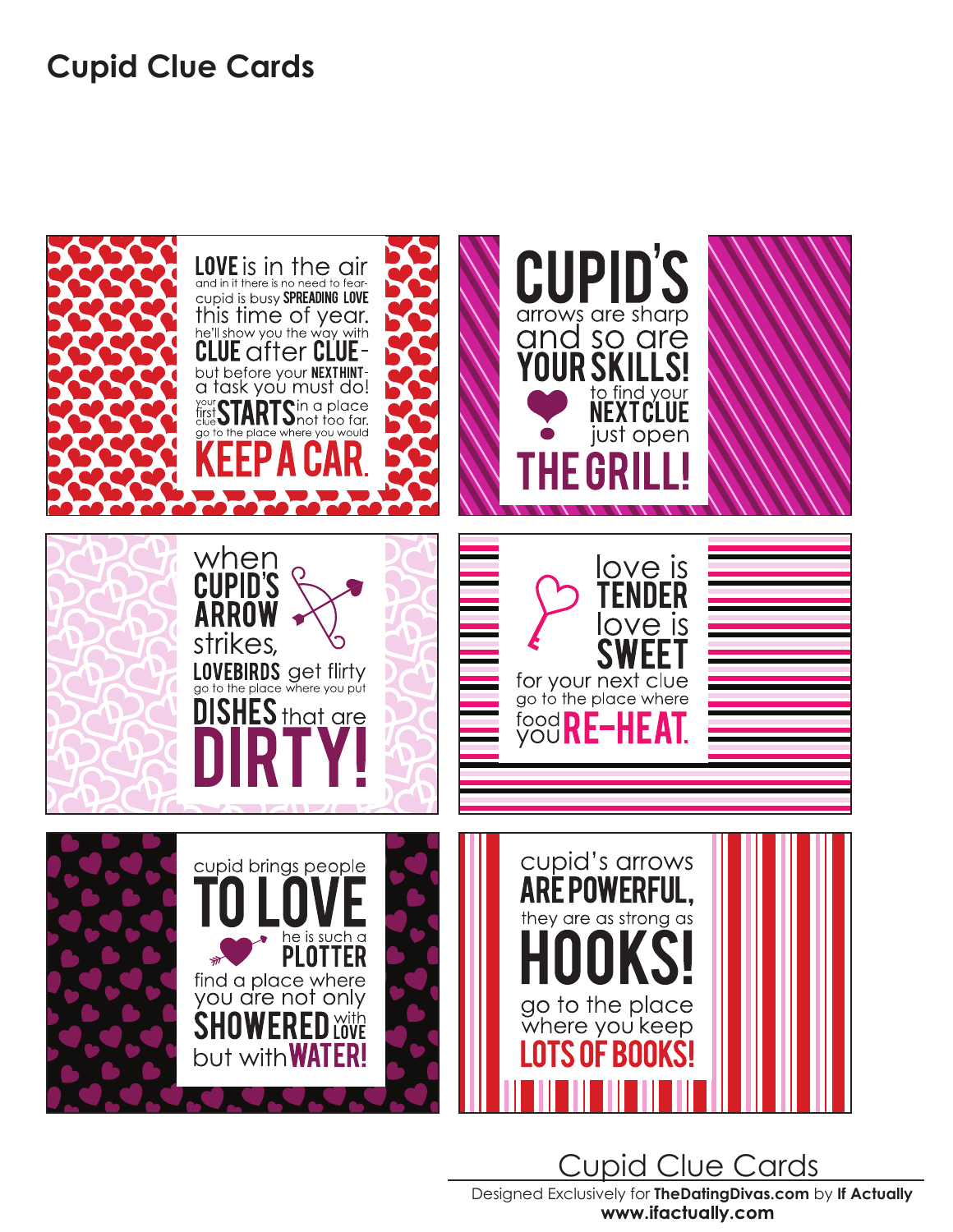**Activity Cards**



Designed Exclusively for **TheDatingDivas.com** by **If Actually**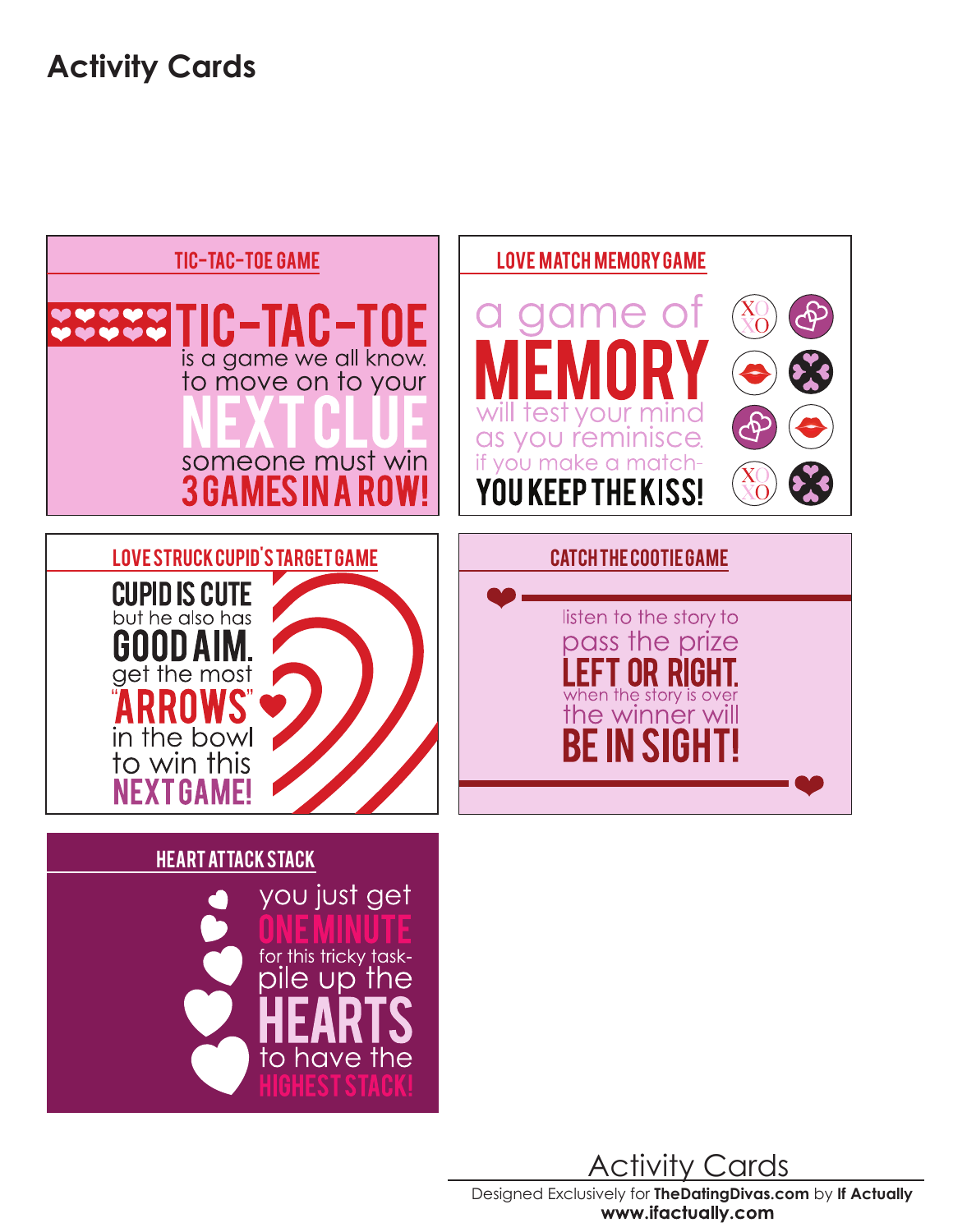**Tic-Tac-Toe**

Game

**Directions:** Use Tic Tacs, M&Ms or candy conversation hearts to mark your place on the board. Play until one player wins 3 games in a row!



Designed Exclusively for **TheDatingDivas.com** by **If Actually** Tic-Tac-Toe Game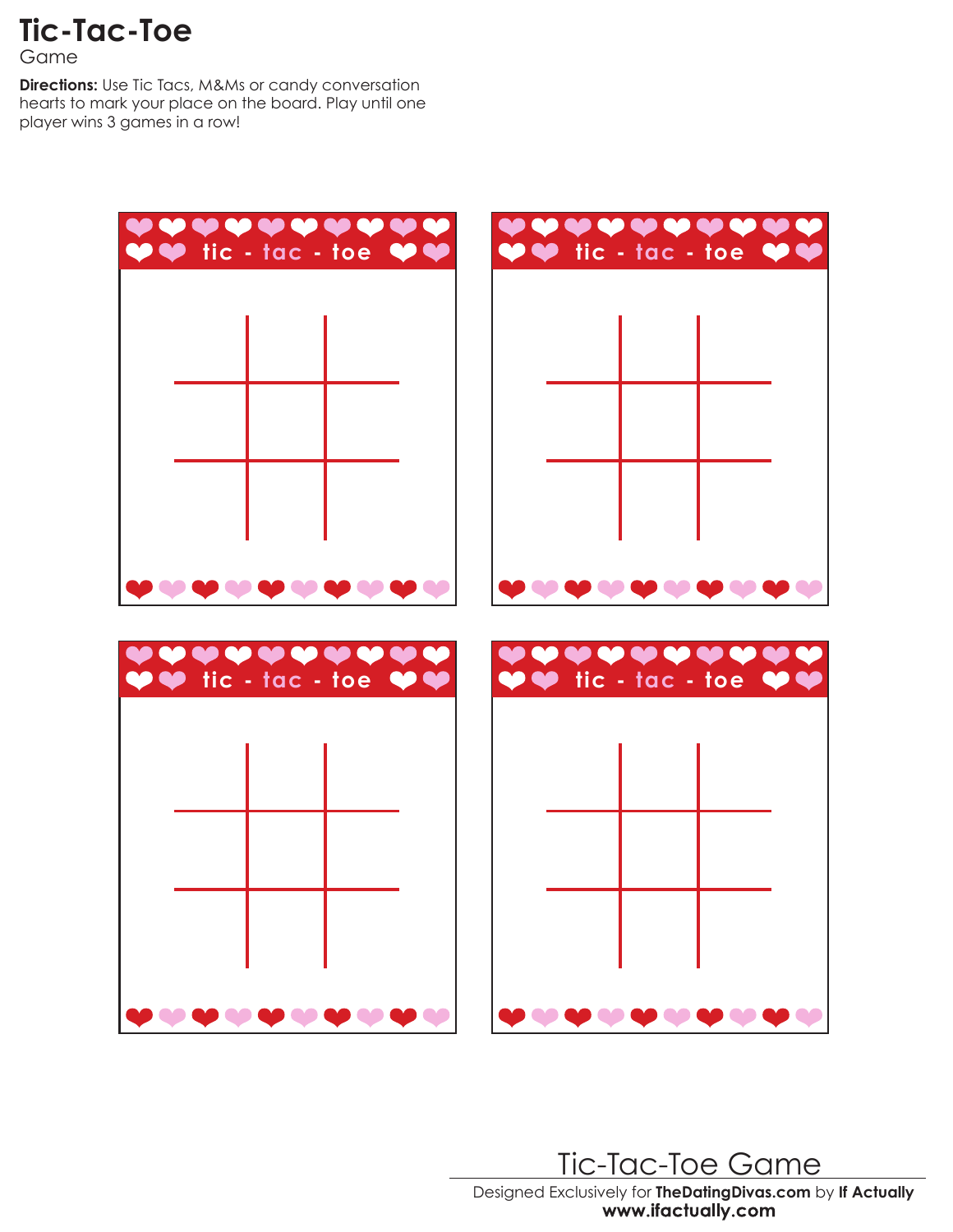

Designed Exclusively for **TheDatingDivas.com** by **If Actually** Hershey Kiss Memory Game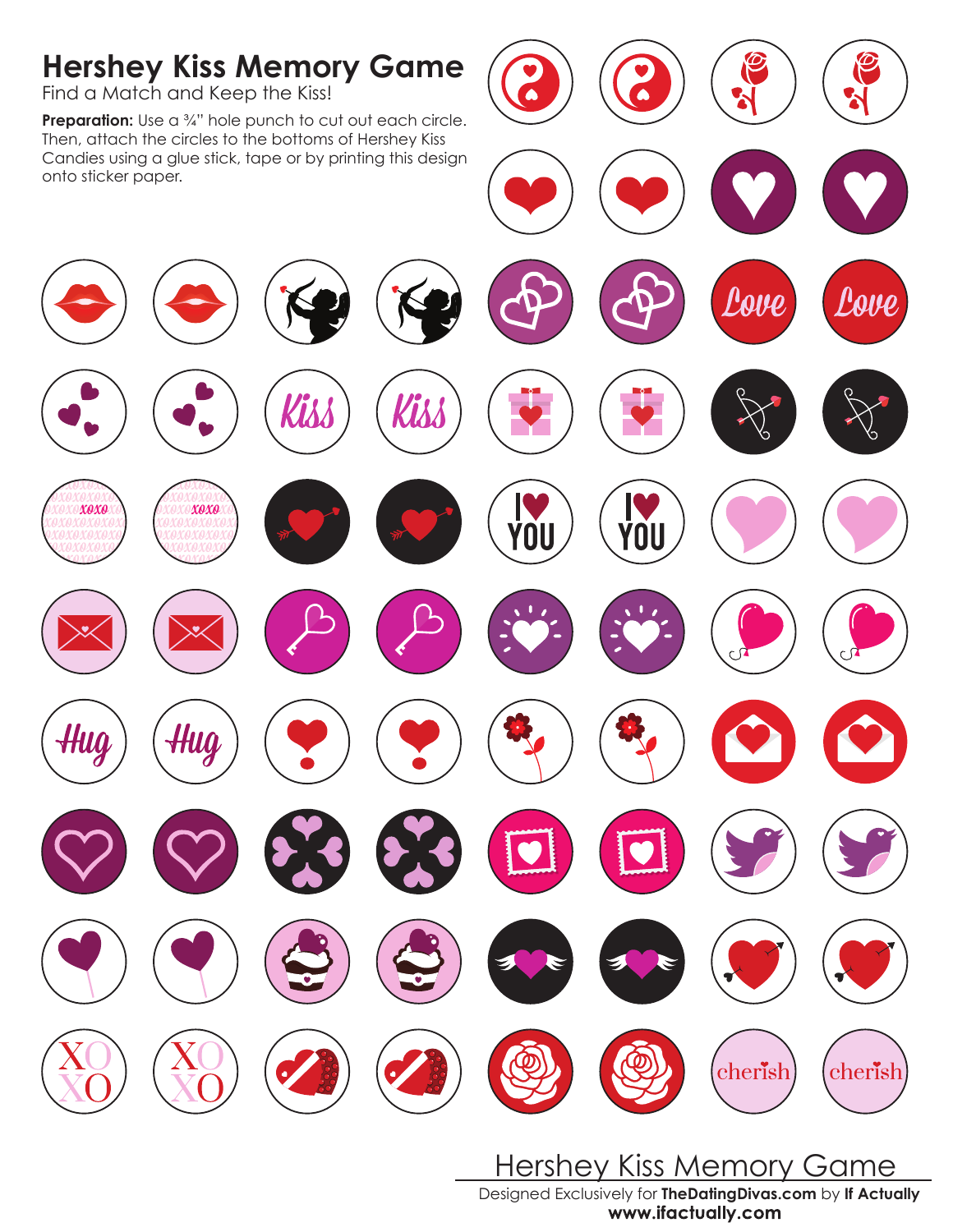### **Love Struck**

Cupid's Target Game

**Directions:** Attach this target to a large bowl. Players blow Q-tips through a straw in attempt to get as many "arrows" (Q-tips) into the bowl within one minute.



Designed Exclusively for **TheDatingDivas.com** by **If Actually** Cupid Target Game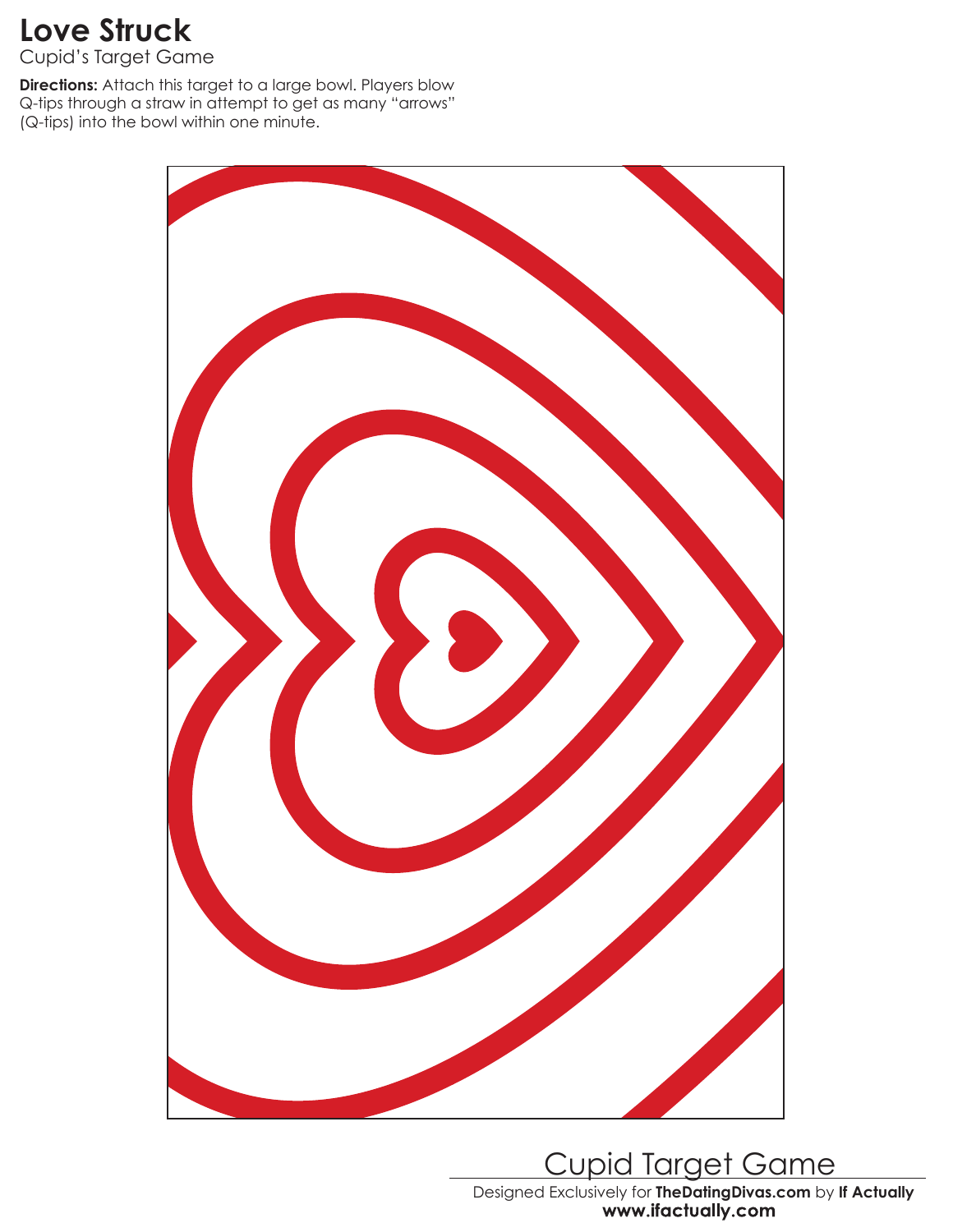## **Catch the Cootie**

Left/Right Game

**Directions:** Place a special prize in one of the family member's hands. Have someone read the story. Every time the word "left" is said - the prize should be passed to the left. Every time the word "right" is said, the prize gets moved to the right. The person with the prize in hand at the end of the story gets to keep it!

With Valentine's Day approaching Robby W**RIGHT** felt inclined to give a special Valentine gift to someone special this year. Not just any gift would do - he wanted to make sure the gift was just **RIGHT** for the occasion. No **LEFT**over gift would do for Robby W**RIGHT** because he had his eye on the most **RIGHT**eous girl in his church Sunday School class. The object of his affection was the lovely Lacy **LEFT**love. The **LEFT**love family always sat in the pew just to the **LEFT** of the W**RIGHT** family. When Robby W**RIGHT** first saw Lacey **LEFT**love he knew **RIGHT** away that she was someone special. When Lacey **LEFT**love was assigned to sit **RIGHT** next to Robby W**RIGHT** in Chemistry class he thought his heart had **LEFT** his chest and he was **LEFT**  breathless. He knew the **RIGHT** thing to do would be to tell Lacey **LEFT**love how she made his heart feel **RIGHT**.

With Valentine's Day approaching, Robby W**RIGHT** hoped this would be the **RIGHT** moment to express his affection. "It has to be the **RIGHT** time" Robby W**RIGHT** convinced himself. "**RIGHT**?"

With this determination to find the **RIGHT** gift, Robby W**RIGHT** headed off to the store. The W**RIGHT** family lived **RIGHT** next to the local market. During the month of February, the market sold all sorts of Valentine gifts. When you entered the store, there were Valentine cards to the **LEFT** and chocolates and sweets to the **RIGHT**. And **RIGHT** next to the chocolates were various teddy bears and stuffed animals.

As Robby W**RIGHT** searched the store's shelves, he felt overwhelmed by all the choices. He finally chose a box of delicious chocolates that were placed **RIGHT** on the highest shelf just to the **LEFT** of a large teddy bear. It was perfect! He knew at once is was just the **RIGHT** gift for Lacey **LEFT**love and he felt lucky because it was the last one **LEFT**!

Robby W**RIGHT** purchased the chocolates and a card and raced home to **WRITE** the card. He spent what was **LEFT** of the night thinking about what to **WRITE**. He tried hard to **WRITE** the feelings of his heart, making sure nothing was **LEFT** unsaid. Tomorrow, on Valentine's Day, he would present his gift and hope that Lacy **LEFT**love would think he, Robby W**RIGHT** was her Mr. **RIGHT**.

When Valentine's Day arrived, Robby W**RIGHT** woke up **RIGHT** before his alarm went off - he was so nervous. He raced to get ready - he wanted to look just **RIGHT** for this important moment. **RIGHT** before he was ready to leave, Robby W**RIGHT** went to where he had LEFT his card and chocolates and to his surprise the card was there but the chocolates were gone! "ALL-**RIGHT**", Robby W**RIGHT** said to himself, "I know I **LEFT** the gift **RIGHT** here!" He was sure he had **LEFT** the gift **RIGHT** next to his bed **RIGHT** before he fell asleep. What could have happened?

Robby W**RIGHT** was **LEFT** dazed and confused as he **LEFT** his house disheartened. He turned **RIGHT** to go to the market to see what gifts might be **LEFT**over. He searched the shelves but there was hardly anything **LEFT**. Nothing on the shelves seemed **RIGHT** to express his admiration for Lacy **LEFT**love.

Seeing Robby W**RIGHT** so discouraged, the shop owner **LEFT** his office to see if he could help. Robby W**RIGHT** explained how he was sure he had **LEFT** the Valentine gift **RIGHT** next to his bed but that he couldn't find it where he had **LEFT** it. The shop owner smiled. He knew **RIGHT** what had happened. He **LEFT** Robby W**RIGHT** and returned to his office to retrieve the box of chocolates. "Are these the **RIGHT** ones? Are these the chocolates you bought?" he asked Robby W**RIGHT**. Robby was stunned - they were the **RIGHT** ones! The shop owner explained that someone had purchased these chocolates but had **LEFT** them on the counter. The shop owner was pleased to be able to return the purchase to its **RIGHT**ful owner and handed them over to Robby W**RIGHT**.

Cheerful and relieved, Robby W**RIGHT LEFT** the store and barely made it to school **RIGHT** on time. When he arrived he rushed **RIGHT** to Lacey **LEFT**love and with all the courage he could muster looked her **RIGHT** in the eye and said, "Happy Valentine's Day - this is for you!" Lacey **LEFT**love was stunned. She stared back, her eyes wide and said, "I will be **RIGHT** back" She turned toward her locker and quickly retrieved a package and card carefully labeled with Robby W**RIGHT**'S name on it.

Robby W**RIGHT** was pleasantly surprised to see that Lacy **LEFT**love had purchased a special Valentine gift for him too! When he opened the package he discovered that she had given him the exact same box of special chocolates! "I wanted the gift to be just **RIGHT**", they both said **RIGHT** at the same time. They smiled and looked each other **RIGHT** in the eye knowing their gifts were indeed - just **RIGHT**. They **LEFT** that day hand in hand and it felt **RIGHT**.

Designed Exclusively for **TheDatingDivas.com** by **If Actually** Catch the Cootie Game